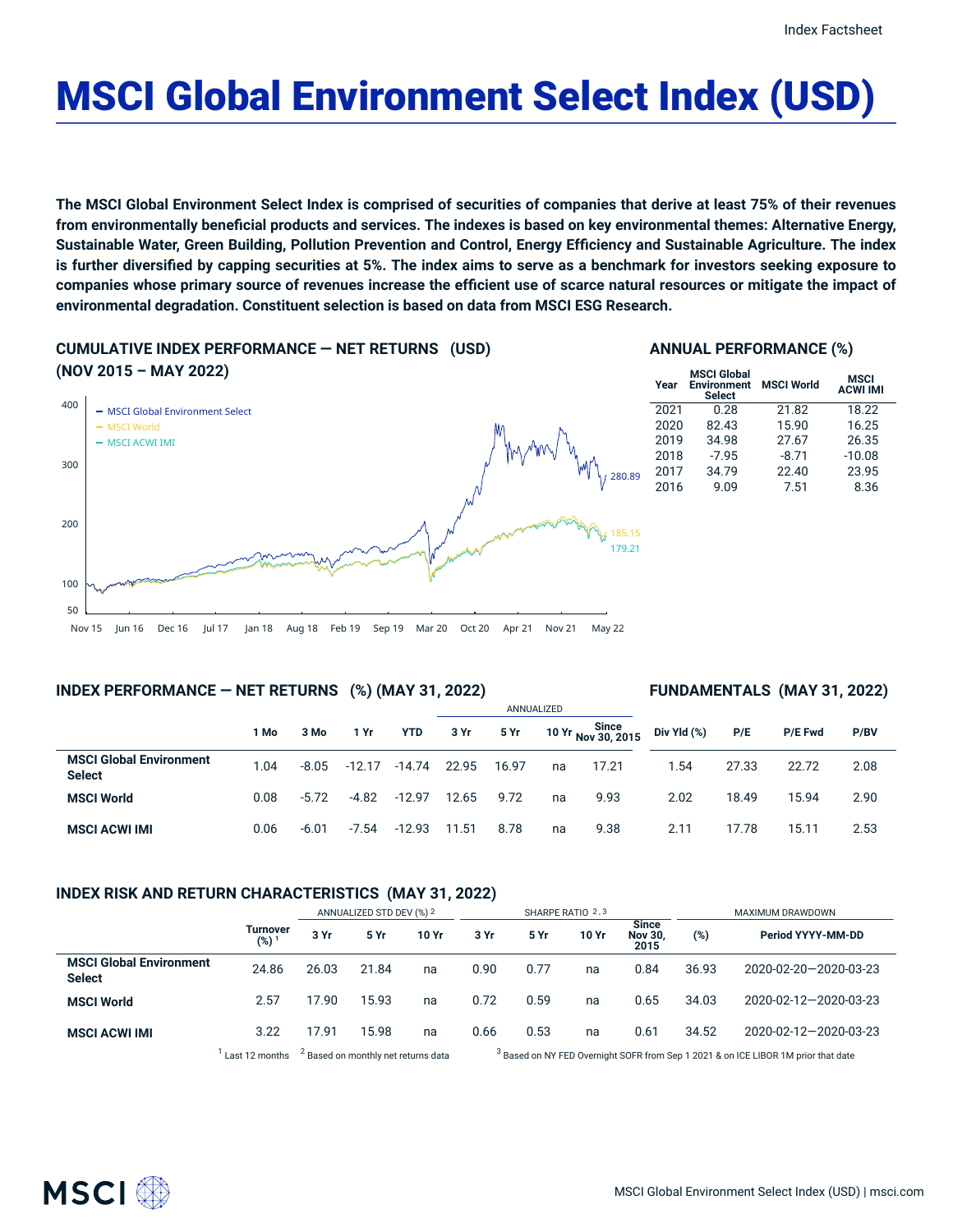## **MSCI Global Environment Select Index (USD)**

## **INDEX CHARACTERISTICS**

|                     | <b>MSCI Global Environment Select</b> |  |  |  |  |  |  |
|---------------------|---------------------------------------|--|--|--|--|--|--|
| Number of           | 154                                   |  |  |  |  |  |  |
| <b>Constituents</b> |                                       |  |  |  |  |  |  |
|                     | <b>Mkt Cap (USD Millions)</b>         |  |  |  |  |  |  |
| Index               | 1,203,316.31                          |  |  |  |  |  |  |
| <b>Largest</b>      | 67.465.01                             |  |  |  |  |  |  |
| <b>Smallest</b>     | 114.00                                |  |  |  |  |  |  |
| Average             | 7.813.74                              |  |  |  |  |  |  |
| <b>Median</b>       | 3.136.39                              |  |  |  |  |  |  |
|                     |                                       |  |  |  |  |  |  |
|                     |                                       |  |  |  |  |  |  |

## **TOP 10 CONSTITUENTS**

|                               | Country   | <b>Float Adj Mkt</b><br>Cap<br>(USD Billions) | Index<br>Wt. (%) | <b>Sector</b>      |
|-------------------------------|-----------|-----------------------------------------------|------------------|--------------------|
| DIGITAL REALTY TRUST          | US        | 67.47                                         | 5.61             | <b>Real Estate</b> |
| <b>VESTAS WIND SYSTEMS</b>    | DK        | 62.98                                         | 5.23             | Industrials        |
| <b>ENPHASE ENERGY</b>         | US        | 59.94                                         | 4.98             | Info Tech          |
| <b>TESLA</b>                  | US        | 53.42                                         | 4.44             | Cons Discr         |
| CENTRAL JAPAN RAILWAY CO      | JP        | 44.96                                         | 3.74             | Industrials        |
| NIO A ADR                     | <b>CN</b> | 44.17                                         | 3.67             | Cons Discr         |
| <b>SOLAREDGE TECHNOLOGIES</b> | US        | 35.98                                         | 2.99             | Info Tech          |
| LI AUTO A ADR                 | CN        | 34.99                                         | 2.91             | Cons Discr         |
| DARLING INGREDIENTS           | US        | 32.54                                         | 2.70             | Cons Staples       |
| KINGSPAN GROUP                | ΙE        | 31.85                                         | 2.65             | Industrials        |
| Total                         |           | 468.30                                        | 38.92            |                    |

**SECTOR WEIGHTS**



Consumer Discretionary 14.75% Utilities 11.22% Materials 6.58%

Consumer Staples 4.24% Energy 0.99%

#### **COUNTRY WEIGHTS**



On September 1, 2010 the FTSE KLD indexes transitioned to the MSCI ESG Indexes. The former KLD indexes had multiple third party index calculators over time. Consequently the MSCI ESG index histories have been aggregated and compiled to create a continuous time series from a variety of sources—sources which may have followed different index<br>calculation methodologies in some instances. The M

The MSCI Global Environment Select Index was launched on Dec 02, 2020. Data prior to the launch date is back-tested test (i.e. calculations of how the index might have<br>performed over that time period had the index existed)